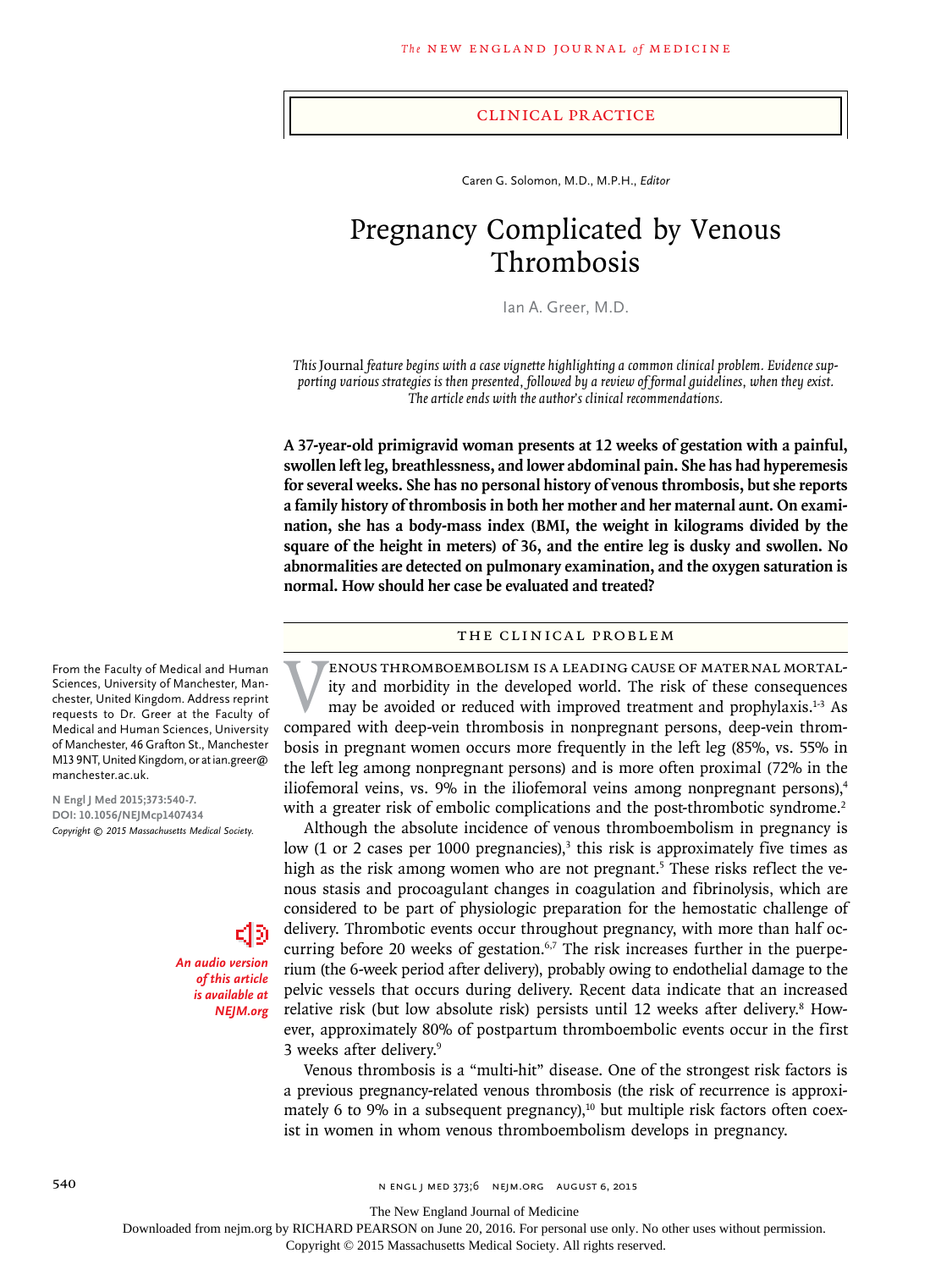#### **Key Clinical Points**

#### **Venous Thrombosis in Pregnancy**

- Venous thromboembolism is a leading cause of maternal mortality and morbidity in the developed world.
- The risk of deep-vein thrombosis is increased in pregnancy and even more so in the puerperium.
- Gestational deep-vein thrombosis, as compared with deep-vein thrombosis that occurs in nonpregnant persons, usually occurs in the left leg, and it is proximal rather than distal, with an associated increased risk of embolic complications.
- Compression duplex ultrasonography is indicated in cases of suspected deep-vein thrombosis; if pulmonary imaging is required, ventilation–perfusion lung scanning is usually the preferred initial test for evaluation of pulmonary embolism.
- Low-molecular-weight heparins are generally preferred over unfractionated heparin for treatment of venous thromboembolism in pregnancy, given their better safety profile; they are generally continued for a minimum of 3 months and until 6 weeks post partum.
- Coumarin anticoagulants are contraindicated in pregnancy but can be used in women, including breastfeeding mothers, after delivery.

Recognized risk factors in pregnancy include hyperemesis (owing to associated dehydration and immobility), a high BMI, immobility, $11-13$  and thrombophilias (including homozygous factor V Leiden).10 Postpartum factors associated with an increased risk of venous thrombosis include having undergone a cesarean delivery, especially if it was performed urgently during labor or was associated with other factors such as postpartum hemorrhage, preeclampsia with fetal growth restriction, thrombophilia, and postpartum infection.10 A detailed discussion of the prevention of thrombosis is beyond the scope of this article, but prophylaxis is discussed elsewhere.10

## Strategies and Evidence

Limited data are available from randomized trials involving pregnant women to guide the prevention, diagnosis, and treatment of venous thrombosis in pregnancy. Evidence to guide decision making is derived largely from trials involving nonpregnant persons and from observational studies.

# **Diagnosis**

The clinical diagnosis of venous thrombosis is unreliable in pregnancy. Suggestive symptoms and signs, such as leg swelling and dyspnea, may be difficult to differentiate from the physiologic changes of pregnancy. Extension of proximal thrombosis into the pelvic veins or venous distention through the collateral circulation may cause lower abdominal pain, but this symptom is also nonspecific. A high degree of clinical awareness is required for diagnosis. Although less than 10% of clinically suspected thromboembolic events are confirmed,<sup>14-16</sup> objective testing should be performed promptly to minimize the risk of pulmonary embolism.

Suspected deep-vein thrombosis is best assessed by means of compression duplex ultrasonographic examination, including examination of the iliofemoral region (Fig. 1).<sup>17,18</sup> A prospective study of single compression ultrasonographic examination involving 226 pregnant and postpartum women concluded that this test can safely rule out the diagnosis of deep-vein thrombosis $18$ ; among women with negative findings on examination, only 1.1% (95% confidence interval [CI], 0.3 to 4.0) had a confirmed event on follow-up. In a prospective cohort study involving more than 200 pregnant women with suspected deep-vein thrombosis, serial compression duplex ultrasonography had a negative predictive value of 99.5% (95% CI, 96.9 to 100).<sup>19</sup> In women with a negative result on ultrasonography in whom clinical suspicion of deep-vein thrombosis is high, it may be prudent to repeat the test after 3 to 7 days. It appears to be safe to withhold anticoagulation pending the results of the repeat test.<sup>19</sup>

In cases in which iliocaval venous thrombosis is suspected but ultrasonography cannot detect a thrombus, magnetic resonance or conventional x-ray venography may be considered.17,20 However, in practice, the majority of patients with iliocaval venous thrombosis have extensive thrombus that is amenable to diagnosis on the basis of ultrasonographic findings.

Chest radiographic findings are normal in the majority of cases of pulmonary embolism, but they can show pulmonary features that point to

The New England Journal of Medicine

Downloaded from nejm.org by RICHARD PEARSON on June 20, 2016. For personal use only. No other uses without permission.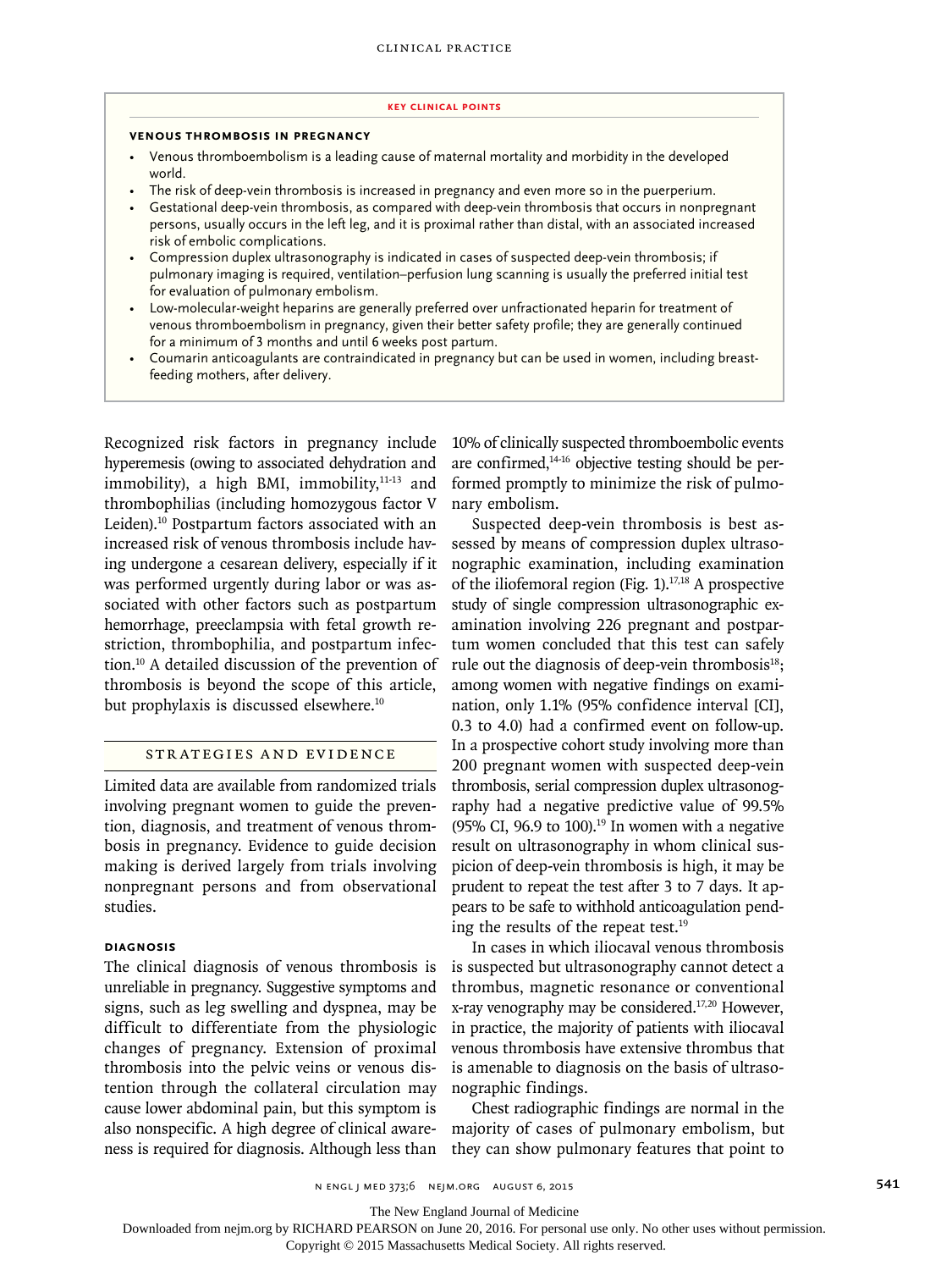

**Figure 1. Ultrasonographic Image of a Femoral Vein with Thrombus.**

An ultrasonographic venogram shows a transverse view of the common femoral vein containing a deepvein thrombosis in a pregnant woman. Image courtesy of Dr. Jean-Christophe Gris.

an alternative diagnosis or nonspecific features of pulmonary embolism such as atelectasis or regional oligemia.<sup>21</sup> Electrocardiography may also show tachycardia and nonspecific features of right ventricular strain that suggest pulmonary embolism<sup>20</sup> or provide support for alternative diagnoses such as myocardial ischemia. Reduced arterial partial pressure of oxygen or oxygen saturation is uncommon; in a study that included pregnant and postpartum women with pulmonary embolism, fewer than 3% had an oxygen saturation below 90%.<sup>20</sup>

Since deep-vein thrombosis is often present in patients with pulmonary embolism, ultrasonographic venography is useful in patients who have possible symptoms or signs of deep-vein thrombosis. If deep-vein thrombosis is detected, further radiologic studies do not have to be performed to confirm a pulmonary embolism.<sup>21</sup> However, a negative result on ultrasonography cannot rule out pulmonary embolism.14,20

In women with normal findings on chest radiography, ventilation–perfusion lung scanning is often recommended, since it has a high negative predictive value, owing to the low prevalence of coexisting pulmonary problems that can result in indeterminate or false positive test results. Moreover, the ventilation component can often be omitted, thereby minimizing the dose of radiation to the fetus.

Whereas computed tomographic (CT) pulmonary angiography (CTPA), with its high sensitivity and specificity, is usually the first-line test to detect pulmonary embolism in nonpregnant patients, it is used less often in pregnant women. However, it may be valuable in women with abnormal findings on chest radiography or indeterminate findings on ventilation–perfusion scanning. A study comparing ventilation–perfusion and low-dose perfusion scanning with CTPA for the diagnosis of pulmonary embolism in pregnancy showed similar negative predictive values of 100% and 99%, respectively, and similar low rates of uninformative imaging (i.e., poor image quality on CTPA or indeterminate results on ventilation–perfusion scanning).15,21,22 CT scanning may also identify an alternative diagnosis such as aortic dissection. However, the maternal radiation dose to the breast tissue with CT scanning (up to 20 mGy, depending on breast size and radiologic technique) may be 20 to 100 times as high as the radiation dose with ventilation–perfusion scanning. Estimates based on modeling have aroused concern that exposure to 10 mGy of radiation may be associated with a small increase in the risk of breast cancer $20,23,24$ ; however, the use of bismuth breast shields reduces radiation exposure by up to 40%.25 More information on other imaging techniques such as magnetic resonance pulmonary angiography is required to better understand their usefulness in detecting pulmonary embolism in pregnancy.<sup>26</sup>

Some clinicians (and patients) are reluctant to pursue objective testing for venous thromboembolism because of concern regarding fetal radiation exposure, but this concern is not well founded, especially if there is a potentially fatal condition in the mother.<sup>27</sup> The fetal radiation dose from chest radiography at any gestational age is negligible  $( $0.1 \text{ mGy}$ ).<sup>28</sup> The estimated fetal radiation$ exposure from CTPA (0.1 mGy) is similar to the estimated fetal radiation exposure from ventilation–perfusion scanning<sup>29,30</sup> (0.5 mGy); these exposures are well below the thresholds associated with teratogenesis. Estimates from modeling have suggested that any potential increase in the risk

542 **SALL 1999** n ENGL J MED 373;6 NEJM.ORG AUGUST 6, 2015

The New England Journal of Medicine

Downloaded from nejm.org by RICHARD PEARSON on June 20, 2016. For personal use only. No other uses without permission.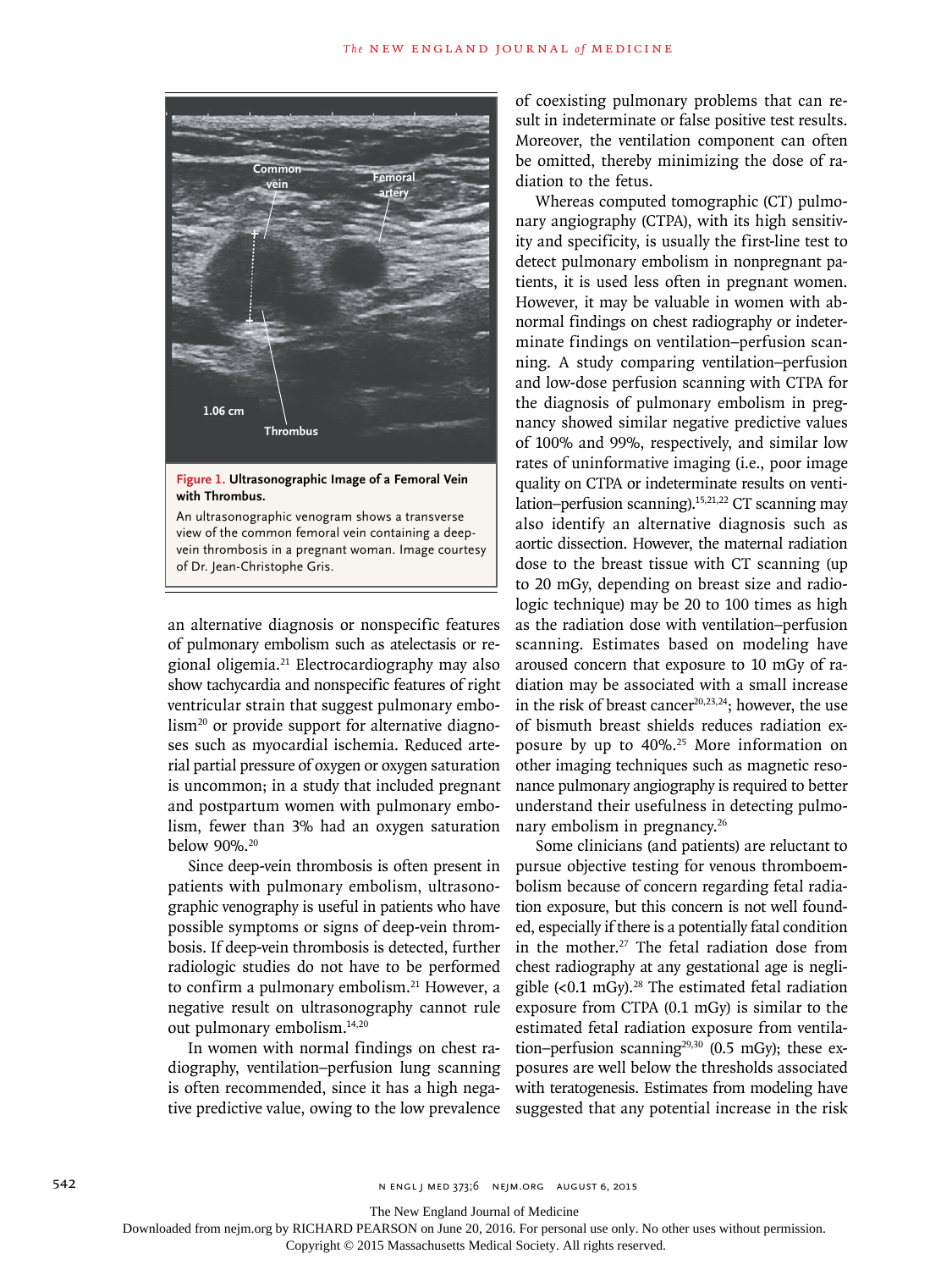of fatal childhood cancer associated with this radiation is very small (0.006% per mGy of in utero exposure).<sup>20,30</sup>

Despite the usefulness of p-dimer measurements in ruling out venous thromboembolism in nonpregnant persons, these measurements are not recommended for evaluation of venous thromboembolism in pregnant women.<sup>20</sup> The  $\mu$ -dimer levels increase progressively with advancing gestation such that by term and the postpartum period, measurements are "abnormal" in most uncomplicated pregnancies.<sup>31</sup> Levels also increase with complications of pregnancy such as preeclampsia.4 False negative results have also been reported, although their frequency is uncertain.4

The evaluation of pretest probability of deepvein thrombosis and pulmonary thromboembolism can be challenging in pregnant women. The "LEFT" rule is used to assess three variables to predict the likelihood of a diagnosis of deep-vein thrombosis in pregnancy: left (L) calf circumference (a difference of ≥2 cm or more from the right calf is positive), edema (E), and first-trimester presentation  $(FT).$ <sup>32</sup> In a validation study in which data from a study designed with a different objective was used, the absence of any of these criteria accurately identified pregnant women who did not have deep-vein thrombosis, although the positive predictive value of having at least one of these findings was low.<sup>33</sup> The modified Wells score (which has a range of 0 to 12.5, with higher scores indicating higher clinical probability) for risk stratification has also been used to assess the probability of pulmonary embolism in pregnant women<sup>34</sup>; a score of 6 or higher has been associated with a positive predictive value of 36% and a negative predictive value of 100%. More prospective data are needed to better inform the usefulness of these assessments.

### **Treatment**

Anticoagulation in pregnancy typically involves unfractionated heparin or low-molecular-weight heparin, which do not cross the placenta or enter breast milk. In contrast, vitamin K antagonists such as warfarin are contraindicated in pregnancy, since they cross the placenta and their use is associated with embryopathy, central nervous system abnormalities, pregnancy loss, and fetal anticoagulation with possible bleeding.<sup>10</sup> However, since warfarin crosses minimally into breast milk, it can be used in breast-feeding women during the postpartum period.10

Low-molecular-weight heparins have largely replaced unfractionated heparin for the management of venous thromboembolism in pregnancy. This use is based on extrapolation of efficacy data from trials involving nonpregnant persons,<sup>10</sup> combined with substantial observational data indicating the safety and efficacy of low-molecularweight heparins in pregnancy.<sup>35-37</sup>

Typical agents include dalteparin (at a dose of 200 IU per kilogram of body weight daily or 100 IU per kilogram twice daily), enoxaparin (1.5 mg per kilogram daily or 1 mg per kilogram twice daily), and tinzaparin (175 units per kilogram daily).10,20 In cases in which low-molecularweight heparin is provided in a prefilled syringe, the dose closest to the patient's weight is administered $20$ ; either early or current pregnancy weight is used, since data are lacking to support the use of one weight over the other. Doses are adjusted in patients with clinically significant renal compromise. Monitoring of anti–factor Xa levels is not recommended in routine practice, given uncertainties regarding the relationship between this variable and clinical end points of bleeding or thrombosis and regarding the accuracy and reliability of the measurements.10

In nonpregnant patients, low-molecular-weight heparins are more effective than unfractionated heparin for the treatment of deep-vein thrombosis and are associated with lower risks of bleeding and death.10 Low-molecular-weight heparins are not associated with an increased risk of severe postpartum hemorrhage.<sup>35,37,38</sup> Although it is uncertain whether once-daily or twice-daily dosing is most appropriate for treatment, $10$  pharmacokinetic and observational data suggest similar efficacy and safety.10,35,37,39

To minimize the risk of bleeding and allow the option of neuraxial anesthesia, it is prudent to plan delivery in women who are receiving heparin therapy and to discontinue heparin 24 hours before scheduled delivery.10,20 Women should be advised to discontinue injections of heparin if labor starts or is suspected. Neuraxial anesthesia is usually deferred until at least 24 hours after the last dose, given a small risk of epidural hematoma associated with administration of neuraxial anesthesia before that time. After delivery, low-molecular-weight heparin should not be ad-

n engl j med 373;6 nejm.org August 6, 2015 543

The New England Journal of Medicine

Downloaded from nejm.org by RICHARD PEARSON on June 20, 2016. For personal use only. No other uses without permission.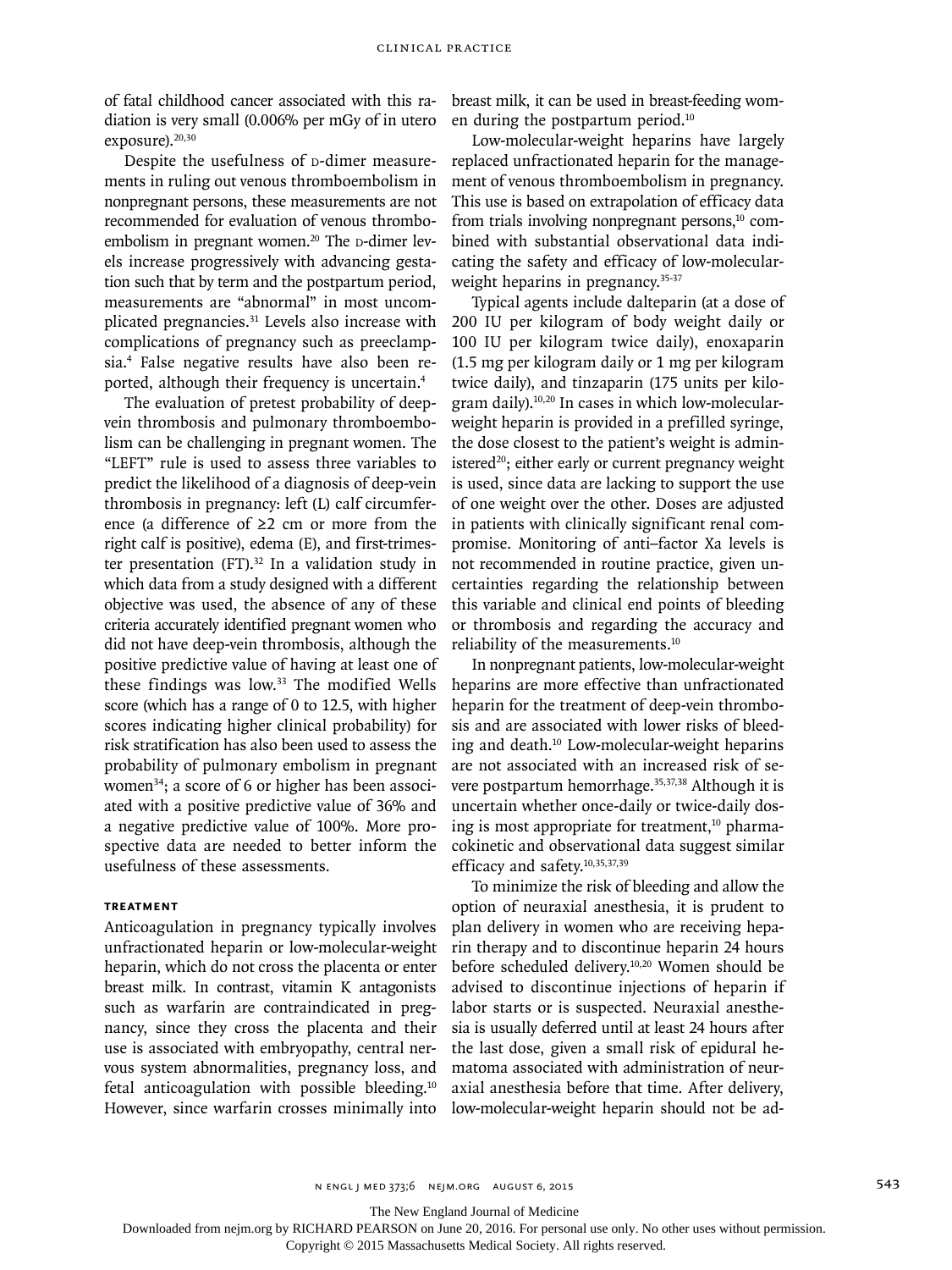ministered for at least 4 hours after spinal anesthesia or removal of an epidural catheter.<sup>20</sup> After delivery, anticoagulant treatment is continued for at least 6 weeks, with a minimum total duration of 3 months.

Data are limited regarding the use of fondaparinux in pregnancy. The data that are available are derived from case reports or case series, mostly in later pregnancy, involving women who have had severe adverse reactions to heparin, such as heparin-induced thrombocytopenia.<sup>10</sup> Small quantities of fondaparinux have been detected in fetal blood after treatment of the mother. $10,40$ 

Oral direct thrombin inhibitors such as dabigatran and anti–factor Xa inhibitors such as rivaroxaban should generally be avoided during pregnancy. These agents may cross the placenta with possible adverse fetal effects.<sup>10,40</sup>

Graduated elastic compression stockings reduce the pain and swelling associated with deepvein thrombosis. However, a recent randomized trial did not show a benefit from these stockings in preventing the post-thrombotic syndrome.<sup>41</sup>

Thrombolysis in pregnancy is reserved for massive life-threatening pulmonary embolism with hemodynamic compromise or for proximal deepvein thrombosis that is threatening leg viability; in the latter case, catheter-directed thrombolysis may be preferred. Case reports and case series of thrombolytic therapy in pregnant women have suggested that the risk of bleeding complications is similar to that among nonpregnant persons. $20,42$ 

Caval filters are sometimes used in women who have recurrent pulmonary embolisms despite adequate anticoagulation or in whom anticoagulation is contraindicated, or in women in whom acute deep-vein thrombosis has developed close to the time of delivery.<sup>43</sup> In nonpregnant patients, filters reduce the risk of pulmonary embolism but increase the risk of deep-vein thrombosis,<sup>44</sup> with no meaningful change in the overall risk of venous thrombosis. Moreover, hazards of caval filters include migration (in >20% of patients), fracture (in approximately 5%), and perforation of the inferior vena cava (in up to 5%).<sup>44</sup>

# Areas of Uncertainty

High-quality evidence to guide the management of venous thromboembolism during pregnancy is limited. The role of p-dimer testing and of established scoring systems to assess the pretest probability of venous thrombosis in pregnancy remains unclear. Data are lacking to inform maternal and fetal risks associated with radiation-based tests to detect pulmonary embolisms in pregnant women.

Low-molecular-weight heparin is currently the preferred therapy for venous thromboembolism, but the most appropriate regimen has not been established, including the dosing schedule (oncedaily vs. twice-daily), the duration of treatment, and the possibility of dose reduction after initial treatment, nor has the value of monitoring lowmolecular-weight heparin activity (anti–factor Xa activity) been determined. The efficacy of and risks associated with newer anticoagulant agents during pregnancy remain to be established. It is unclear how best to prevent the post-thrombotic syndrome.

#### Guidelines

National and international guidelines inform the evaluation and management of venous thromboembolism that occurs during pregnancy.<sup>10,20,45-48</sup> Key points from the guidelines for which there is consensus are summarized in Table 1. The recommendations in this review are consistent with these guidelines.

## Conclusions and Recommendations

The woman described in the vignette has multiple risk factors for venous thromboembolism, including a family history (raising the possibility of thrombophilia), a high BMI, age older than 35 years, and probably immobility and dehydration associated with morning sickness. Compression duplex ultrasonographic examination should be performed. If this test confirms deep-vein thrombosis, as suspected, pulmonary imaging is not needed, since it would not alter treatment.

The patient should be treated promptly with a dose of low-molecular-weight heparin according to her weight. Although data are lacking to directly compare once-daily dosing with twicedaily dosing, and either is acceptable, I prefer twice-daily administration for the initial management (since there is greater clinical experience with this regimen) and conversion to once-daily dosing after several weeks.

I would plan delivery with induction at term, temporarily discontinuing the use of low-molec-

The New England Journal of Medicine

Downloaded from nejm.org by RICHARD PEARSON on June 20, 2016. For personal use only. No other uses without permission.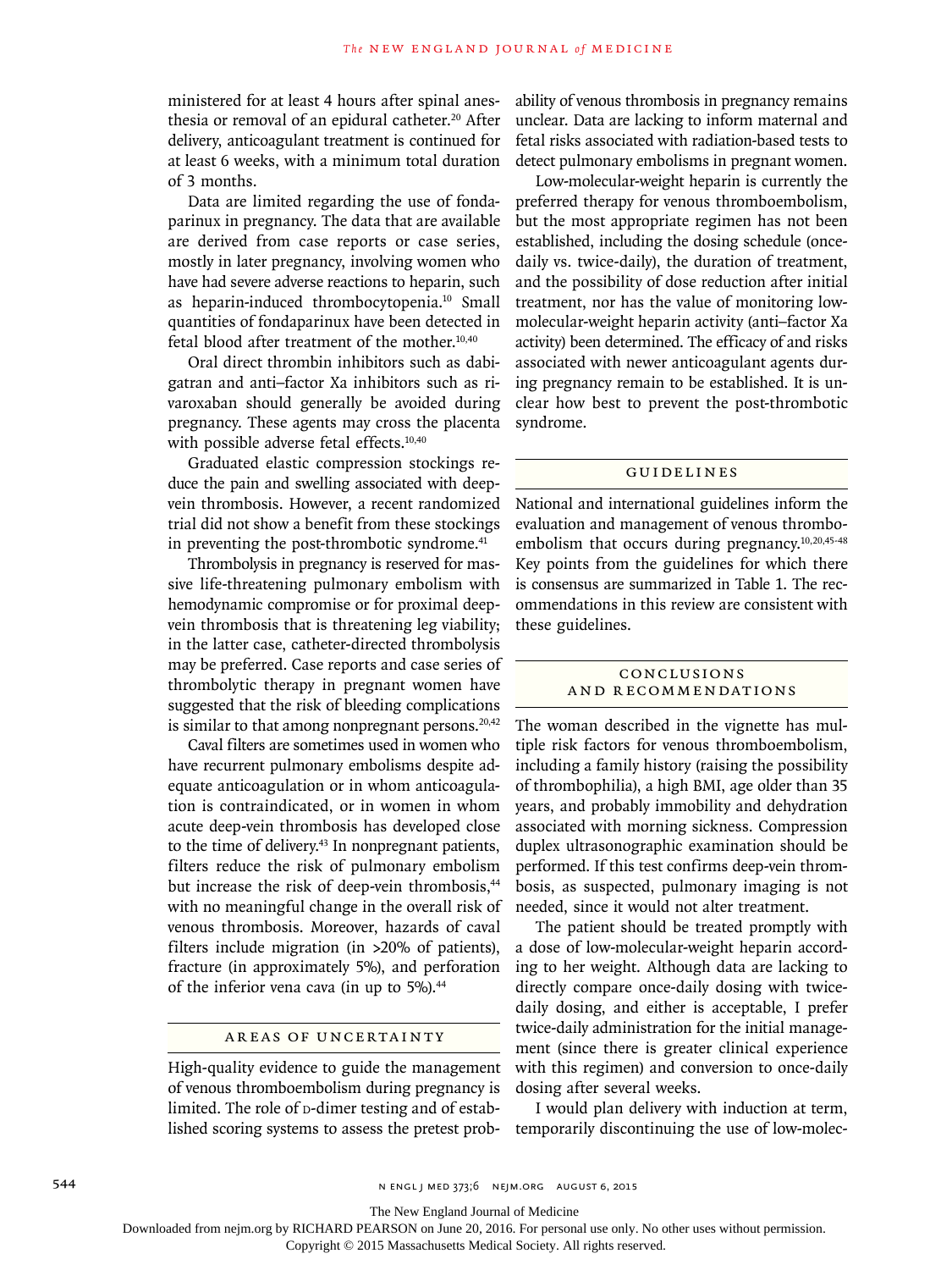| Table 1. Summary of Recommendations for Which There is Consensus and Uncertainties and Variations in Guidelines<br>for the Management of Venous Thromboembolism in Pregnancy.*                                                                                      |
|---------------------------------------------------------------------------------------------------------------------------------------------------------------------------------------------------------------------------------------------------------------------|
| Recommendations for which there is consensus                                                                                                                                                                                                                        |
| Primary diagnostic techniques                                                                                                                                                                                                                                       |
| Compression duplex ultrasonography                                                                                                                                                                                                                                  |
| Ventilation-perfusion lung scanning                                                                                                                                                                                                                                 |
| Anticoagulant treatment                                                                                                                                                                                                                                             |
| Generally low-molecular-weight heparin (weight-based dose) instead of unfractionated heparin                                                                                                                                                                        |
| Avoid the use of coumarins in antenatal period                                                                                                                                                                                                                      |
| Low-molecular-weight heparin, unfractionated heparin, and coumarins can be used in breast-feeding mothers                                                                                                                                                           |
| Graduated compression stockings for symptom relief in deep-vein thrombosis                                                                                                                                                                                          |
| Treatment for a minimum of 3 to 6 mo in total and until at least 6 wk post partum                                                                                                                                                                                   |
| Monitoring of platelet count for heparin-induced thrombocytopenia                                                                                                                                                                                                   |
| Not recommended in women treated exclusively with low-molecular-weight heparin                                                                                                                                                                                      |
| Recommended in women treated with unfractionated heparin                                                                                                                                                                                                            |
| Discontinuation of heparin for 24 hr before induction of labor or cesarean section in women receiving treatment doses<br>to allow delivery and provision of neuraxial anesthesia                                                                                    |
| Thrombolysis reserved for massive life-threatening pulmonary embolism with hemodynamic compromise or with proxi-<br>mal deep-vein thrombosis threatening leg viability                                                                                              |
| Caval filters restricted to women with recurrent venous thromboembolism despite therapeutic anticoagulation, since<br>benefits are uncertain, or in women in whom anticoagulation is contraindicated                                                                |
| Uncertainties and variations in guidelines regarding anticoagulant management and monitoring                                                                                                                                                                        |
| Whether once-daily or twice-daily low-molecular-weight heparin administration is preferred; all guidelines indicate that<br>both are acceptable                                                                                                                     |
| Whether the dose should be adjusted as pregnancy advances; only one guideline specifically recommends dose reduc-<br>tion to intermediate dose (50 to 75% of full treatment dose) or prophylactic dose after initial (3 mo) treatment                               |
| * Data are from Bates et al., <sup>10</sup> Royal College of Obstetricians and Gynaecologists, <sup>20</sup> James, <sup>45</sup> Chan et al., <sup>46</sup> Royal College of<br>Obstetricians and Gynaecologists, <sup>47</sup> and McLintock et al. <sup>48</sup> |

ular-weight heparin to minimize the risk of bleeding and permit neuraxial anesthesia if required. Treatment with low-molecular-weight heparin should be restarted after delivery and at least 4 hours after the removal of the epidural catheter. I would continue postpartum anticoagulation for 6 weeks with either low-molecular-weight heparin or coumarin, according to the patient's preference. Despite the patient's family history, I would not perform thrombophilia screening, since this would not influence subsequent care. Pregnancyassociated venous thromboembolism is a strong risk factor for recurrence, and I would recommend thromboprophylaxis in any subsequent pregnancy from the time the pregnancy is detected until at least 6 weeks post partum.

Dr. Greer reports receiving lecture fees from Sanofi and LEO Pharma. No other potential conflict of interest relevant to this article was reported.

Disclosure forms provided by the author are available with the full text of this article at NEJM.org.

#### **References**

**1.** Centre for Maternal and Child Enquiries (CMACE). Saving mothers' lives: reviewing maternal deaths to make motherhood safer: 2006–08 — the Eighth Report of the Confidential Enquiries into Maternal Deaths in the United Kingdom. BJOG 2011;118:Suppl 1:57-64.

**2.** Wik HS, Jacobsen AF, Sandvik L, Sandset PM. Prevalence and predictors for post-thrombotic syndrome 3 to 16 years after pregnancy-related venous thrombosis: a population-based, cross-sectional, case-control study. J Thromb Haemost 2012;10:840-7.

**3.** Kane EV, Calderwood C, Dobbie R, Morris CA, Roman E. Greer IA. A population-based study of venous thrombosis in pregnancy in Scotland 1980-2005. Eur J Obstet Gynecol Reprod Biol 2013;169: 223-9.

**4.** Greer IA. Thrombosis in pregnancy: updates in diagnosis and management. Hematology Am Soc Hematol Educ Program 2012;2012:203-7.

**5.** Heit JA, Kobbervig CE, James AH, Petterson TM, Bailey KR, Melton LJ III. Trends in the incidence of venous thromboembolism during pregnancy or postpartum: a 30-year population-based study. Ann Intern Med 2005;143:697-706.

n engl j med 373;6 nejm.org August 6, 2015 545 newsletch and the SAS

The New England Journal of Medicine

Downloaded from nejm.org by RICHARD PEARSON on June 20, 2016. For personal use only. No other uses without permission.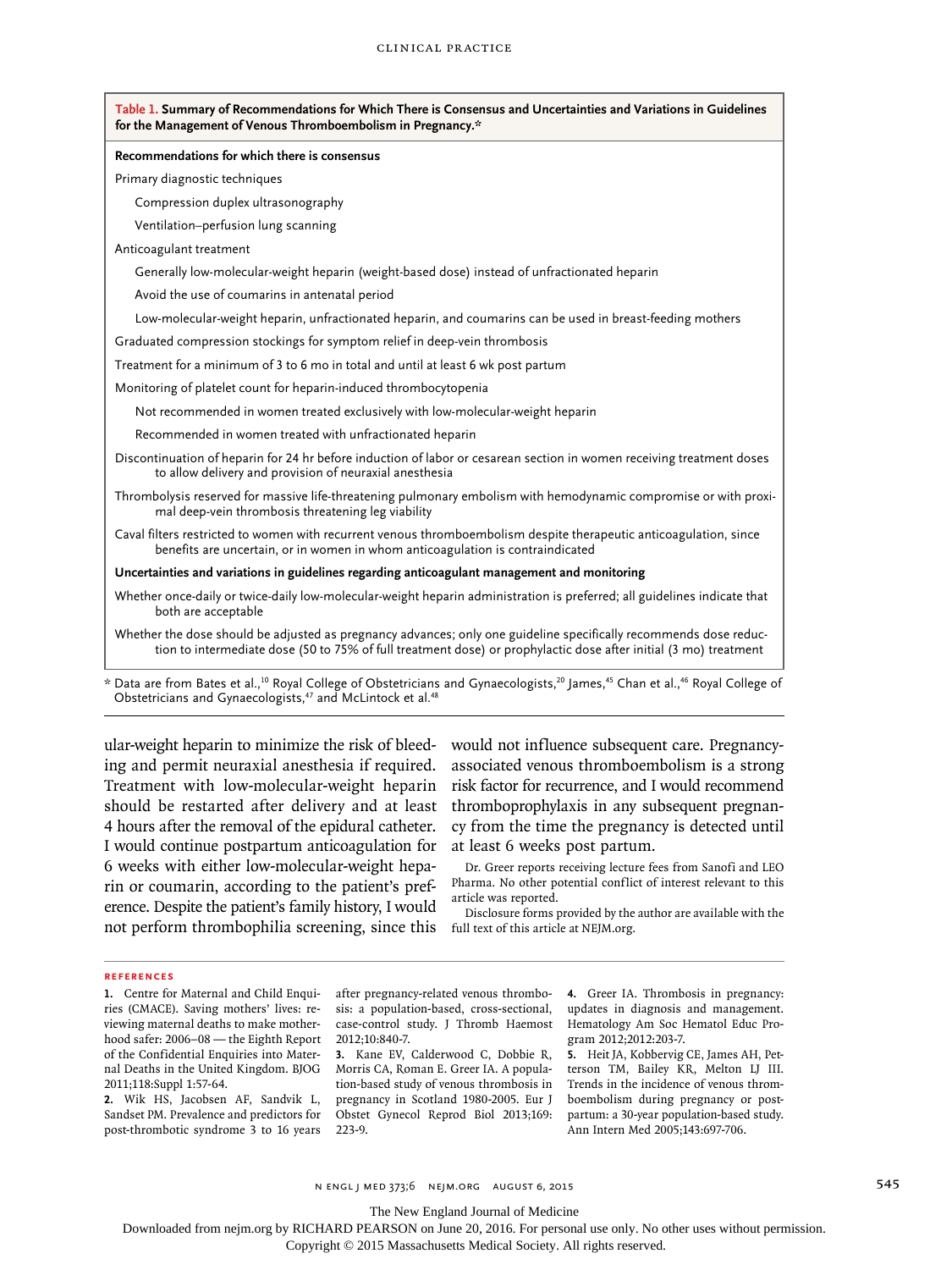**6.** Gherman RB, Goodwin TM, Leung B, Byrne JD, Hethumumi R, Montoro M. Incidence, clinical characteristics, and timing of objectively diagnosed venous thromboembolism during pregnancy. Obstet Gynecol 1999;94:730-4.

**7.** James AH, Tapson VF, Goldhaber SZ. Thrombosis during pregnancy and the postpartum period. Am J Obstet Gynecol 2005;193:216-9.

**8.** Kamel H, Navi BB, Sriram N, Hovsepian DA, Devereux RB, Elkind MS. Risk of a thrombotic event after the 6-week postpartum period. N Engl J Med 2014;370: 1307-15.

**9.** Jacobsen AF, Skjeldestad FE, Sandset PM. Incidence and risk patterns of venous thromboembolism in pregnancy and puerperium — a register-based case-control study. Am J Obstet Gynecol 2008;198(2): e1-e7.

**10.** Bates SM, Greer IA, Middeldorp S, Veenstra DL, Prabulos AM, Vandvik PO. VTE, thrombophilia, antithrombotic therapy, and pregnancy: Antithrombotic Therapy and Prevention of Thrombosis, 9th ed: American College of Chest Physicians Evidence-Based Clinical Practice Guidelines. Chest 2012;141:2 Suppl:e691S-e736S.

**11.** Robertson L, Wu O, Langhorne P, et al. Thrombophilia in pregnancy: a systematic review. Br J Haematol 2006;132: 171-96.

**12.** James AH, Jamison MG, Brancazio LR, Myers ER. Venous thromboembolism during pregnancy and the postpartum period: incidence, risk factors, and mortality. Am J Obstet Gynecol 2006;194:1311-5. **13.** Jacobsen AF, Skjeldestad FE, Sandset PM. Ante- and postnatal risk factors of venous thrombosis: a hospital-based casecontrol study. J Thromb Haemost 2008;6: 905-12.

**14.** Chan WS, Ray JG, Murray S, Coady GE, Coates G, Ginsberg JS. Suspected pulmonary embolism in pregnancy: clinical presentation, results of lung scanning, and subsequent maternal and pediatric outcomes. Arch Intern Med 2002;162: 1170-5.

**15.** Shahir K, Goodman LR, Tali A, Thorsen KM, Hellman RS. Pulmonary embolism in pregnancy: CT pulmonary angiography versus perfusion scanning. AJR Am J Roentgenol 2010;195:W214- W120.

**16.** Hull RD, Raskob GE, Carter CJ. Serial impedance plethysmography in pregnant patients with clinically suspected deepvein thrombosis: clinical validity of negative findings. Ann Intern Med 1990;112: 663-7.

**17.** Bates SM, Jaeschke R, Stevens SM, et al. Diagnosis of DVT: Antithrombotic Therapy and Prevention of Thrombosis, 9th ed: American College of Chest Physicians Evidence-Based Clinical Practice Guidelines. Chest 2012;141:2 Suppl:e351Se418S.

**18.** Le Gal G, Kercret G, Ben Yahmed K, et

al. Diagnostic value of single complete compression ultrasonography in pregnant and postpartum women with suspected deep vein thrombosis: prospective study. BMJ 2012;344:e2635.

**19.** Chan WS, Spencer FA, Lee AY, et al. Safety of withholding anticoagulation in pregnant women with suspected deep vein thrombosis following negative serial compression ultrasound and iliac vein imaging. CMAJ 2013;185:E194-E200.

20. Green-top Guideline No. 37b thromboembolic disease in pregnancy and the puerperium: acute management. London: Royal College of Obstetricians and Gynaecologists, April 2015 (https:// www.rcog.org.uk/globalassets/documents/guidelines/gtg-37b.pdf).

**21.** Scarsbrook AF, Evans AL, Owen AR, Gleeson FV. Diagnosis of suspected venous thromboembolic disease in pregnancy. Clin Radiol 2006;61:1-12.

**22.** Ridge CA, McDermott S, Freyne BJ, Brennan DJ, Collins CD, Skehan SJ. Pulmonary embolism in pregnancy: comparison of pulmonary CT angiography and lung scintigraphy. AJR Am J Roentgenol 2009;193:1223-7.

**23.** Remy-Jardin M, Remy J. Spiral CT angiography of the pulmonary circulation. Radiology 1999;212:615-36.

**24.** Allen C, Demetriades T. Radiation risk overestimated. Radiology 2006;240: 613-4.

**25.** Hurwitz LM, Yoshizumi TT, Goodman PC, et al. Radiation dose savings for adult pulmonary embolus 64-MDCT using bismuth breast shields, lower peak kilovoltage, and automatic tube current modulation. AJR Am J Roentgenol 2009; 192:244-53.

**26.** Cutts BA, Dasgupta D, Hunt BJ. New directions in the diagnosis and treatment of pulmonary embolism in pregnancy. Am J Obstet Gynecol 2013;208:102-8.

**27.** Groves AM, Yates SJ, Win T, et al. CT pulmonary angiography versus ventilation-perfusion scintigraphy in pregnancy: implications from a UK survey of doctors' knowledge of radiation exposure. Radiology 2006;240:765-70.

**28.** Nguyen CP, Goodman LH. Fetal risk in diagnostic radiology. Semin Ultrasound CT MR 2012;33:4-10.

**29.** Bourjeily G, Paidas M, Khalil H, Rosene-Montella K, Rodger M. Pulmonary embolism in pregnancy. Lancet 2010;375:500-12.

**30.** Schembri GP, Miller AE, Smart R. Radiation dosimetry and safety issues in the investigation of pulmonary embolism. Semin Nucl Med 2010;40:442-54.

**31.** Khalafallah AA, Morse M, Al-Barzan AM, et al. D-Dimer levels at different stages of pregnancy in Australian women: a single centre study using two different immunoturbidimetric assays. Thromb Res 2012;130(3):e171-e177.

**32.** Chan WS, Lee A, Spencer FA, et al. Predicting deep venous thrombosis in pregnancy: out in "LEFt" field? Ann Intern Med 2009;151:85-92.

**33.** Righini M, Jobic C, Boehlen F, et al. Predicting deep venous thrombosis in pregnancy: external validation of the LEFT clinical prediction rule. Haematologica 2013;98:545-8.

**34.** O'Connor C, Moriarty J, Walsh J, Murray J, Coulter-Smith S, Boyd W. The application of a clinical risk stratification score may reduce unnecessary investigations for pulmonary embolism in pregnancy. J Matern Fetal Neonatal Med 2011; 24:1461-4.

**35.** Greer IA, Nelson-Piercy C. Low-molecular-weight heparins for thromboprophylaxis and treatment of venous thromboembolism in pregnancy: a systematic review of safety and efficacy. Blood 2005; 106:401-7.

**36.** Romualdi E, Dentali F, Rancan E, et al. Anticoagulant therapy for venous thromboembolism during pregnancy: a systematic review and a meta-analysis of the literature. J Thromb Haemost 2013;11: 270-81.

**37.** Nelson-Piercy C, Powrie R, Borg JY, et al. Tinzaparin use in pregnancy: an international, retrospective study of the safety and efficacy profile. Eur J Obstet Gynecol Reprod Biol 2011;159:293-9.

**38.** Knol HM, Schultinge L, Veeger NJGM, Kluin-Nelemans HC, Erwich JJHM, Meijer K. The risk of postpartum hemorrhage in women using high dose of low-molecularweight heparins during pregnancy. Thromb Res 2012;130:334-8.

**39.** Patel JP, Green B, Patel RK, Marsh MS, Davies JG, Arya R. Population pharmacokinetics of enoxaparin during the antenatal period. Circulation 2013;128: 1462-9.

**40.** Tang AW, Greer IA. A systematic review on the use of new anticoagulants in pregnancy. Obstet Med 2013;6:64-71.

**41.** Kahn SR, Shapiro S, Wells PS, et al. Compression stockings to prevent postthrombotic syndrome: a randomised placebo-controlled trial. Lancet 2014;383: 880-8.

**42.** te Raa GD, Ribbert LSM, Snijder RJ, Biesma DH. Treatment options in massive pulmonary embolism during pregnancy; a case-report and review of literature. Thromb Res 2009;124:1-5.

**43.** Milford W, Chadha Y, Lust K. Use of a retrievable inferior vena cava filter in term pregnancy: case report and review of literature. Aust N Z J Obstet Gynaecol 2009; 49:331-3.

**44.** Kearon C, Akl EA, Comerota AJ, et al. Antithrombotic therapy for VTE disease: antithrombotic therapy and prevention of thrombosis, 9th ed: American College of Chest Physicians evidence-based clinical practice guidelines. Chest 2012;141:2 Suppl:e419S-e494S.

**45.** James A. Practice bulletin no. 123: thromboembolism in pregnancy. Obstet Gynecol 2011;118:718-29.

546 **546** N ENGL J MED 373;6 NEJM.ORG AUGUST 6, 2015

The New England Journal of Medicine

Downloaded from nejm.org by RICHARD PEARSON on June 20, 2016. For personal use only. No other uses without permission.